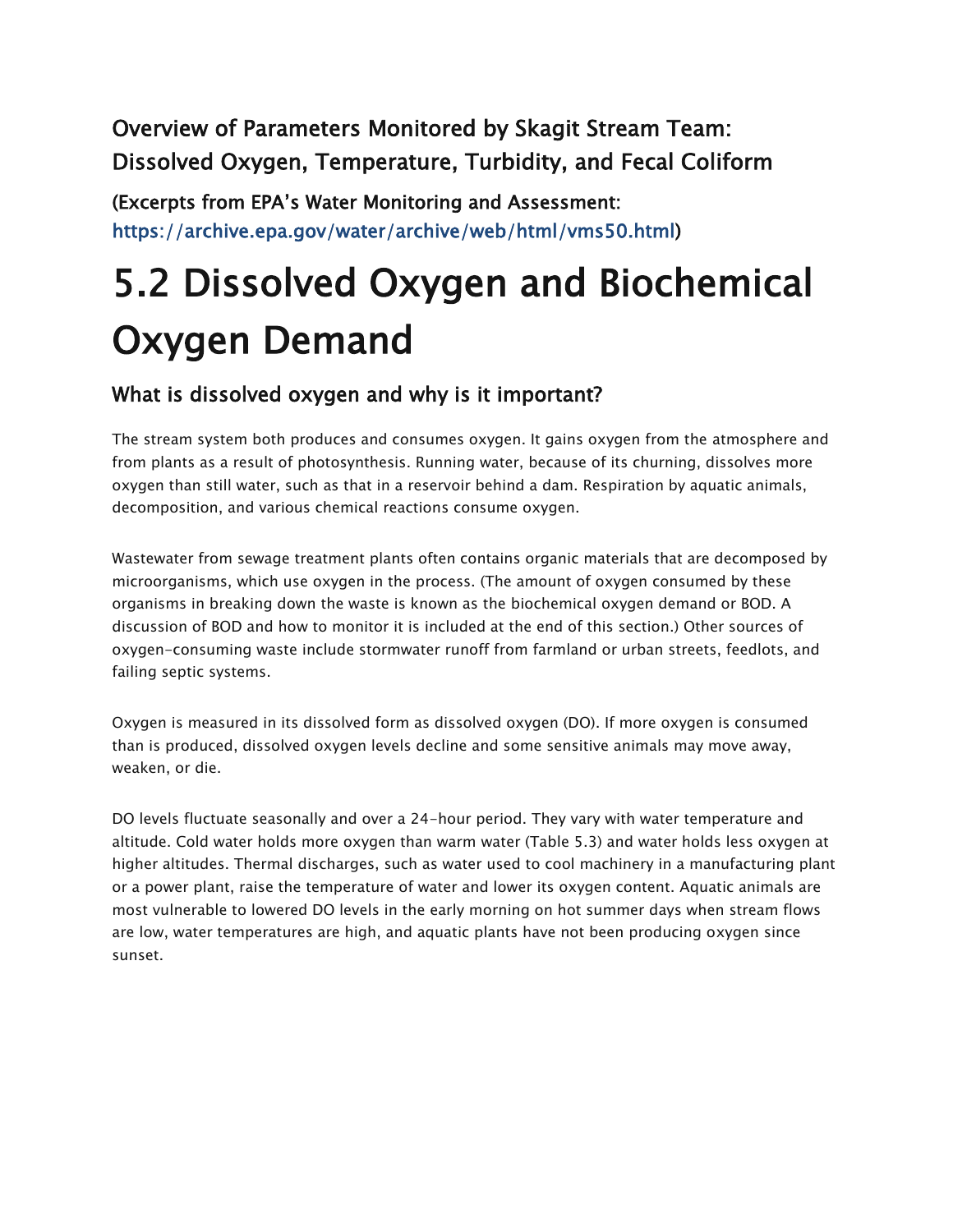# 5.3 Temperature

### Why is temperature important?

The rates of biological and chemical processes depend on temperature. Aquatic organisms from microbes to fish are dependent on certain temperature ranges for their optimal health. Optimal temperatures for fish depend on the species: some survive best in colder water, whereas others prefer warmer water. Benthic macroinvertebrates are also sensitive to temperature and will move in the stream to find their optimal temperature. If temperatures are outside this optimal range for a prolonged period of time, organisms are stressed and can die. Temperature is measured in de-grees Fahrenheit (F) or degrees Celsius (C).

For fish, there are two kinds of limiting temperatures the maximum temperature for short exposures and a weekly average temperature that varies according to the time of year and the life cycle stage of the fish species. Reproductive stages (spawning and embryo development) are the most sensitive stages. Table 5.5 provides temperature criteria for some species.

Temperature affects the oxygen content of the water (oxygen levels become lower as temperature increases); the rate of photosynthesis by aquatic plants; the metabolic rates of aquatic organisms; and the sensitivity of organisms to toxic wastes, parasites, and diseases.

Causes of temperature change include weather, removal of shading streambank vegetation, impoundments (a body of water confined by a barrier, such as a dam), dis-charge of cooling water, urban storm water, and groundwater inflows to the stream.

## Sampling and Equipment Considerations

Temperature in a stream will vary with width and depth. It can be significantly different in the shaded portion of the water on a sunny day. In a small stream, the temperature will be relatively constant as long as the stream is uniformly in sun or shade. In a large stream, temperature can vary considerably with width and depth regardless of shade. If it is safe to do so, temperature measurements should be collected at varying depths and across the surface of the stream to obtain vertical and horizontal temperature profiles. This can be done at each site at least once to determine the necessity of collecting a profile during each sampling visit. Temperature should be measured at the same place every time.

Temperature is measured in the stream with a thermometer or a meter. Alcohol-filled thermometers are preferred over mercury-filled because they are less hazardous if broken. Armored thermometers for field use can withstand more abuse than unprotected glass thermometers and are worth the additional expense. Meters for other tests, such as pH (acidity) or dissolved oxygen, also measure temperature and can be used instead of a thermometer.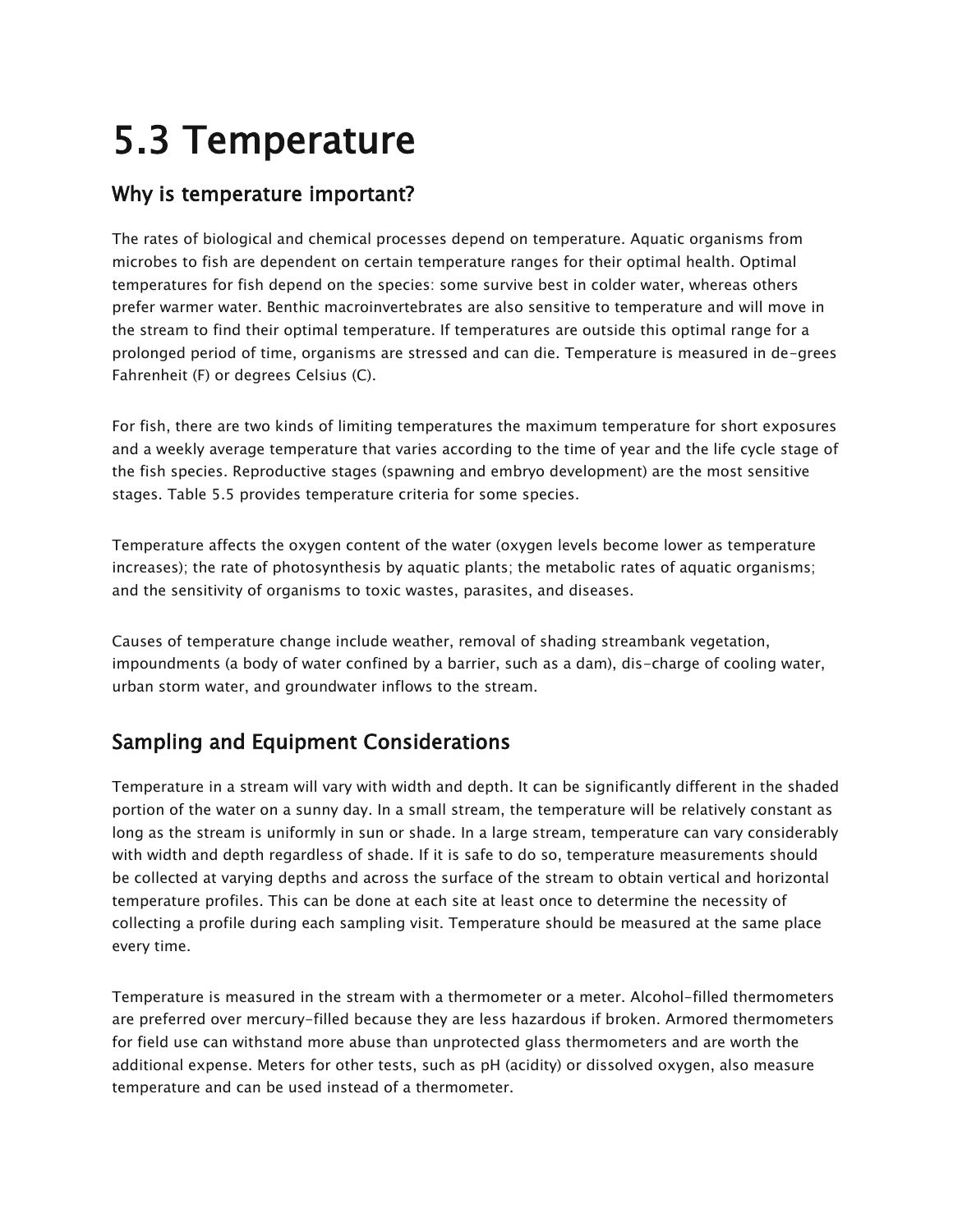# 5.5 Turbidity

### What is turbidity and why is it important?

Turbidity is a measure of water clarity how much the material suspended in water decreases the passage of light through the water. Suspended materials include soil particles (clay, silt, and sand), algae, plankton, microbes, and other substances. These materials are typically in the size range of 0.004 mm (clay) to 1.0 mm (sand). Turbidity can affect the color of the water.

Higher turbidity increases water temperatures because suspended particles absorb more heat. This, in turn, reduces the concentration of dissolved oxygen (DO) because warm water holds less DO than cold. Higher turbidity also reduces the amount of light penetrating the water, which reduces photosynthesis and the production of DO. Suspended materials can clog fish gills, reducing resistance to disease in fish, lowering growth rates, and affecting egg and larval development. As the particles settle, they can blanket the stream bottom, especially in slower waters, and smother fish eggs and benthic macroinvertebrates. Sources of turbidity include:

- Soil erosion
- Waste discharge
- Urban runoff
- Eroding stream banks
- Large numbers of bottom feeders (such as carp), which stir up bottom sediments
- Excessive algal growth.

#### Sampling and equipment considerations

Turbidity can be useful as an indicator of the effects of runoff from construction, agricultural practices, logging activity, discharges, and other sources. Turbidity often increases sharply during a rainfall, especially in developed watersheds, which typically have relatively high proportions of impervious surfaces. The flow of stormwater runoff from impervious surfaces rapidly increases stream velocity, which increases the erosion rates of streambanks and channels. Turbidity can also rise sharply during dry weather if earth-disturbing activities are occurring in or near a stream without erosion control practices in place.

Regular monitoring of turbidity can help detect trends that might indicate increasing erosion in developing watersheds. However, turbidity is closely related to stream flow and velocity and should be correlated with these factors. Comparisons of the change in turbidity over time, therefore, should be made at the same point at the same flow.

Turbidity is not a measurement of the amount of suspended solids present or the rate of sedimentation of a steam since it measures only the amount of light that is scattered by suspended particles. Measurement of total solids is a more direct measure of the amount of material suspended and dissolved in water (see [section 5.9 -](https://archive.epa.gov/water/archive/web/html/vms59.html) Conductivity).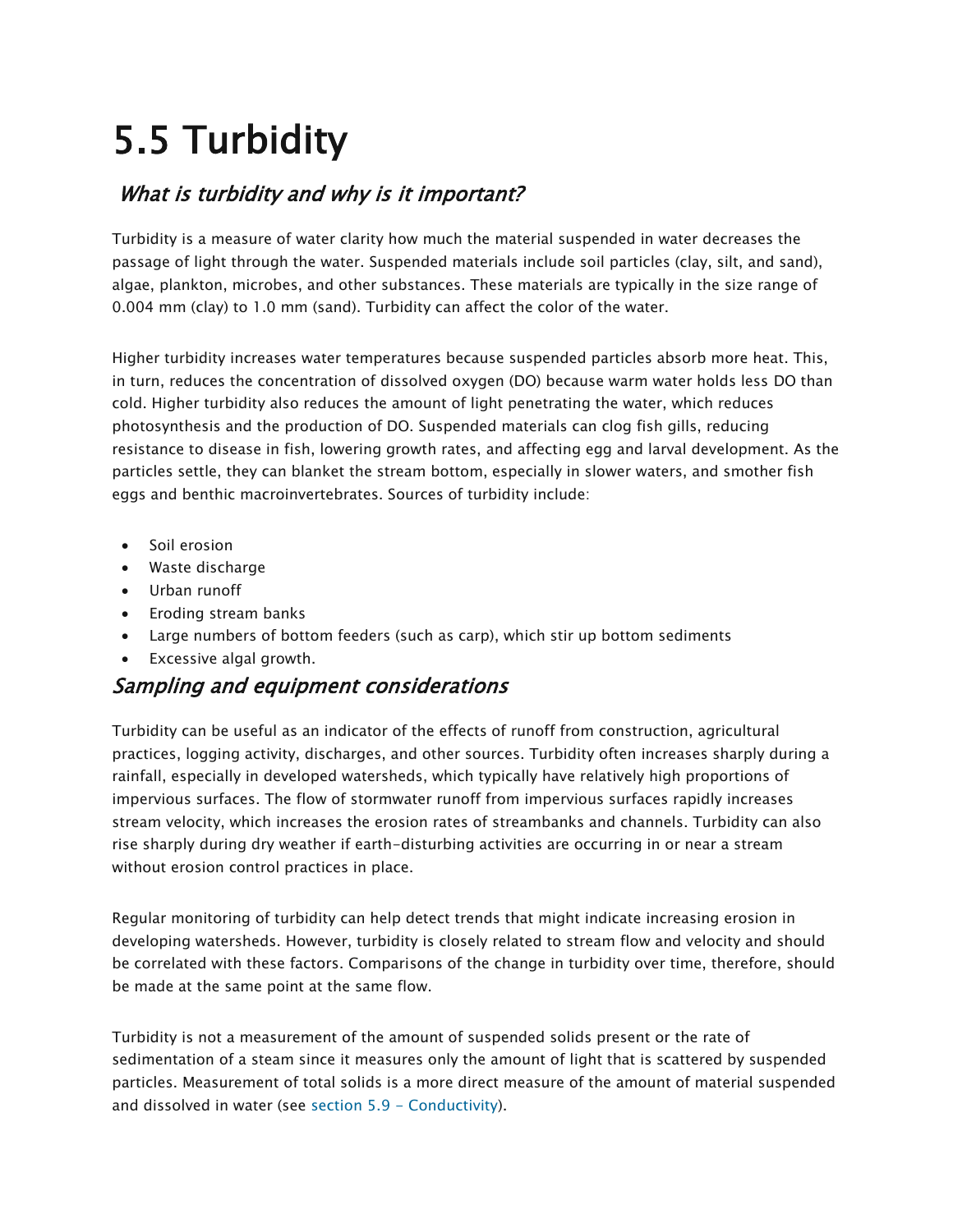Turbidity is generally measured by using a turbidity meter. Volunteer programs may also take samples to a lab for analysis. Another approach is to measure transparency (an integrated measure of light scattering and absorption) instead of turbidity. Water clarity/transparency can be measured using a Secchi disk or transparency tube. The Secchi disk can only be used in deep, slow moving rivers; the transparency tube, a comparatively new development, is gaining acceptance in programs around the country but is not yet in wide use (see *[Using a Secchi Disk or Tranparency Tube](https://archive.epa.gov/water/archive/web/html/155.html)*).

A turbidity meter consists of a light source that illuminates a water sample and a photoelectric cell that measures the intensity of light scattered at a 90 angle by the particles in the sample. It measures turbidity in nephelometric turbidity units or NTUs. Meters can measure turbidity over a wide range from 0 to 1000 NTUs. A clear mountain stream might have a turbidity of around 1 NTU, whereas a large river like the Mississippi might have a dry-weather turbidity of around 10 NTUs. These values can jump into hundreds of NTU during runoff events. Therefore, the turbidity meter to be used should be reliable over the range in which you will be working. Meters of this quality cost about \$800. Many meters in this price range are designed for field or lab use.

Although turbidity meters can be used in the field, volunteers might want to collect samples and take them to a central point for turbidity measurements. This is because of the expense of the meter (most programs can afford only one and would have to pass it along from site to site, complicating logistics and increasing the risk of damage to the meter) and because the meter includes glass cells that must remain optically clear and free of scratches.

Volunteers can also take turbidity samples to a lab for meter analysis at a reasonable cost.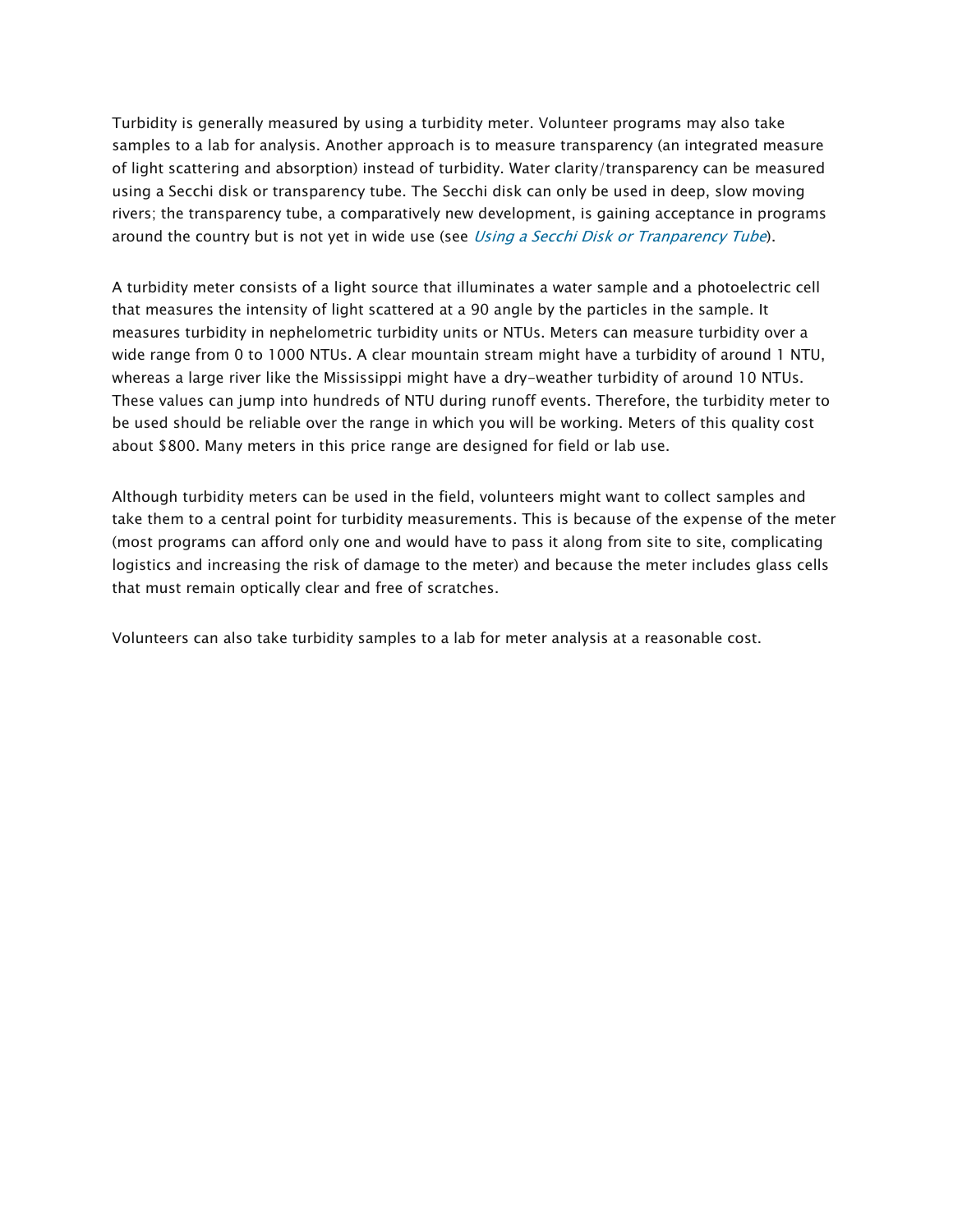## 5.11 Fecal Bacteria

### What are fecal bacteria and why are they important?

Members of two bacteria groups, coliforms and fecal streptococci, are used as indicators of possible sewage contamination because they are commonly found in human and animal feces. Although they are generally not harmful themselves, they indicate the possible presence of pathogenic (diseasecausing) bacteria, viruses, and protozoans that also live in human and animal digestive systems. Therefore, their presence in streams suggests that pathogenic microorganisms might also be present and that swimming and eating shellfish might be a health risk. Since it is difficult, timeconsuming, and expensive to test directly for the presence of a large variety of pathogens, water is usually tested for coliforms and fecal streptococci instead. Sources of fecal contamination to surface waters include wastewater treatment plants, on-site septic systems, domestic and wild animal manure, and storm runoff.

In addition to the possible health risk associated with the presence of elevated levels of fecal bacteria, they can also cause cloudy water, unpleasant odors, and an increased oxygen demand. (Refer to the section on dissolved oxygen.)

#### Indicator bacteria types and what they can tell you

The most commonly tested fecal bacteria indicators are total coliforms, fecal coliforms, *Escherichia* coli, fecal streptococci, and enterococci. All but *E. coli* are composed of a number of species of bacteria that share common characteristics such as shape, habitat, or behavior; E. coli is a single species in the fecal coliform group.

Total coliforms are a group of bacteria that are widespread in nature. All members of the total coliform group can occur in human feces, but some can also be present in animal manure, soil, and submerged wood and in other places outside the human body. Thus, the usefulness of total coliforms as an indicator of fecal contamination depends on the extent to which the bacteria species found are fecal and human in origin. For recreational waters, total coliforms are no longer recommended as an indicator. For drinking water, total coliforms are still the standard test because their presence indicates contamination of a water supply by an outside source.

Fecal coliforms, a subset of total coliform bacteria, are more fecal-specific in origin. However, even this group contains a genus, Klebsiella, with species that are not necessarily fecal in origin. Klebsiella are commonly associated with textile and pulp and paper mill wastes. Therefore, if these sources discharge to your stream, you might wish to consider monitoring more fecal and human-specific bacteria. For recreational waters, this group was the primary bacteria indicator until relatively recently, when EPA began recommending E. coli and enterococci as better indicators of health risk from water contact. Fecal coliforms are still being used in many states as the indicator bacteria.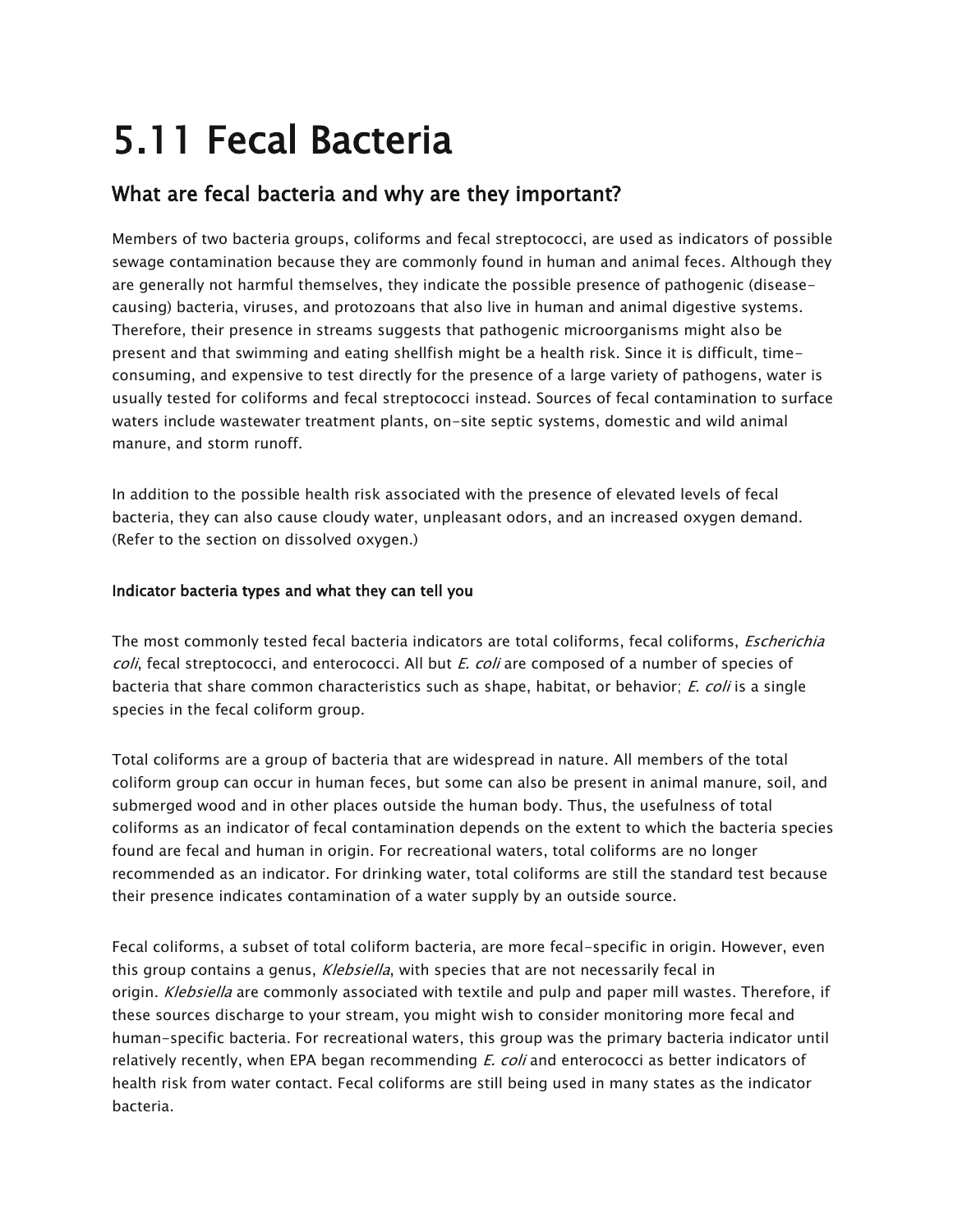E. coli is a species of fecal coliform bacteria that is specific to fecal material from humans and other warm-blooded animals. EPA recommends E. coli as the best indicator of health risk from water contact in recreational waters; some states have changed their water quality standards and are monitoring accordingly.

Fecal streptococci generally occur in the digestive systems of humans and other warm-blooded animals. In the past, fecal streptococci were monitored together with fecal coliforms and a ratio of fecal coliforms to streptococci was calculated. This ratio was used to determine whether the contamination was of human or nonhuman origin. However, this is no longer recommended as a reliable test.

Enterococci are a subgroup within the fecal streptococcus group. Enterococci are distinguished by their ability to survive in salt water, and in this respect they more closely mimic many pathogens than do the other indicators. Enterococci are typically more human-specific than the larger fecal streptococcus group. EPA recommends enterococci as the best indicator of health risk in salt water used for recreation and as a useful indicator in fresh water as well.

#### Which Bacteria Should You Monitor?

Which bacteria you test for depends on what you want to know. Do you want to know whether swimming in your stream poses a health risk? Do you want to know whether your stream is meeting state water quality standards?

Studies conducted by EPA to determine the correlation between different bacterial indicators and the occurrence of digestive system illness at swimming beaches suggest that the best indicators of health risk from recreational water contact in fresh water are E. coli and enterococci. For salt water, enterococci are the best. Interestingly, fecal coliforms as a group were determined to be a poor indicator of the risk of digestive system illness. However, many states continue to use fecal coliforms as their primary health risk indicator.

If your state is still using total or fecal coliforms as the indicator bacteria and you want to know whether the water meets state water quality standards, you should monitor fecal coliforms. However, if you want to know the health risk from recreational water contact, the results of EPA studies suggest that you should consider switching to the  $E.$  coli or enterococci method for testing fresh water. In any case, it is best to consult with the water quality division of your state's environmental agency, especially if you expect them to use your data.

### Sampling and equipment considerations

Bacteria can be difficult to sample and analyze, for many reasons. Natural bacteria levels in streams can vary significantly; bacteria conditions are strongly correlated with rainfall, and thus comparing wet and dry weather bacteria data can be a problem; many analytical methods have a low level of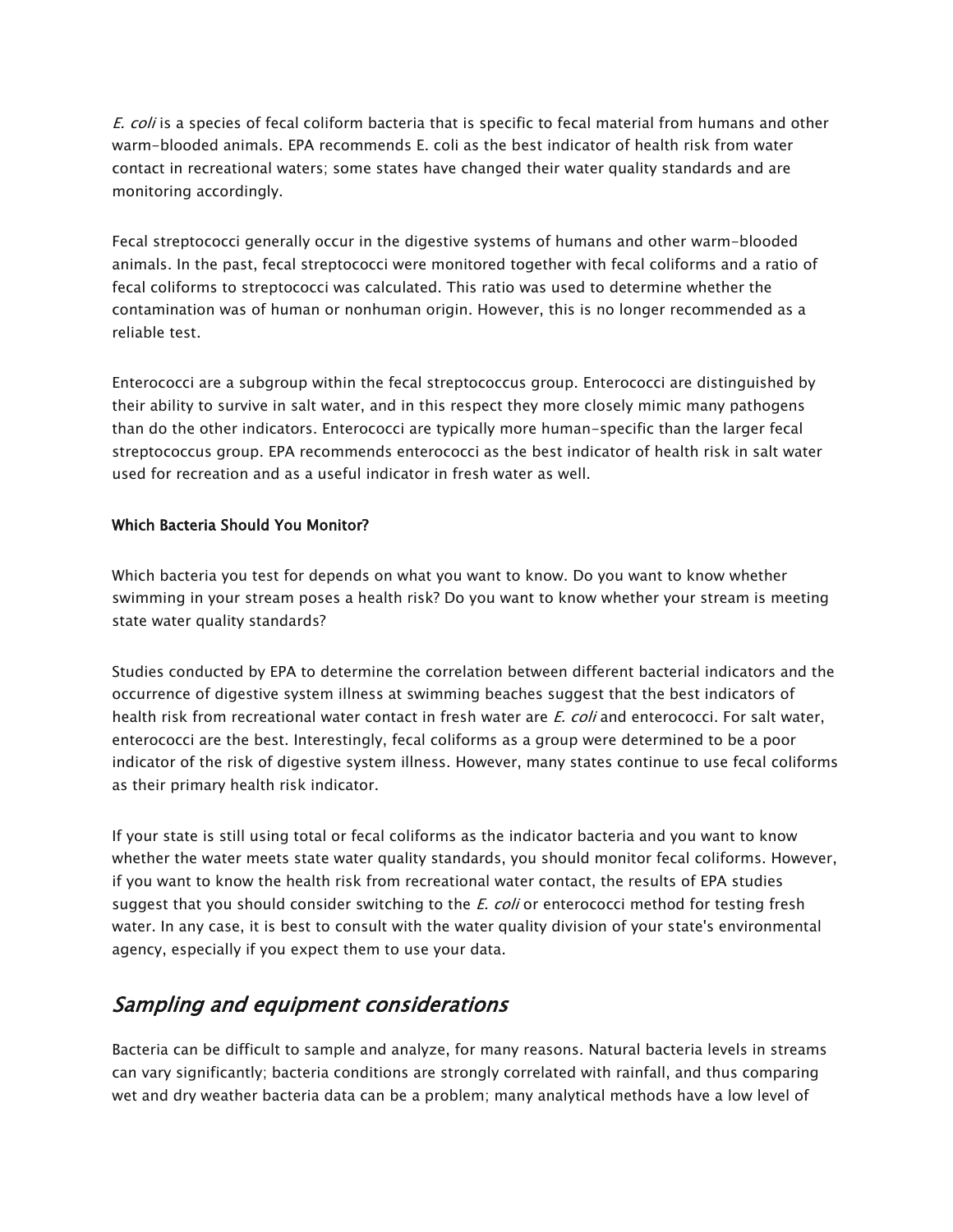precision yet can be quite complex; and absolutely sterile conditions are required to collect and handle samples.

The primary equipment decision to make when sampling for bacteria is what type and size of sample container you will use. Once you have made that decision, the same, straightforward collection procedure is used regardless of the type of bacteria being monitored. Collection procedures are described under "How to Collect Samples" below.

It is critical when monitoring bacteria that all containers and surfaces with which the sample will come into contact be sterile. Containers made of either some form of plastic or Pyrex glass are acceptable to EPA. However, if the containers are to be reused, they must be sterilized using heat and pressure. The containers can be sterilized by using an autoclave, which is a machine that sterilizes containers with pressurized steam. If using an autoclave, the container material must be able to withstand high temperatures and pressure. Plastic containers either high-density polyethylene or polypropylene might be preferable to glass from a practical standpoint because they will better withstand breakage. In any case, be sure to check the manufacturer's specifications to see whether the container can withstand 15 minutes in an autoclave at a temperature of 121°C without melting. (Extreme caution is advised when working with an autoclave.) Disposable, sterile, plastic Whirl-pak® bags are used by a number of programs. The size of the container will depend on the sample amount needed for the bacteria analysis method you choose and the amount needed for other analyses.

There are two basic methods for analyzing water samples for bacteria:

- 1. The membrane filtration method involves filtering several different-sized portions of the sample using filters with a standard diameter and pore size, placing each filter on a selective nutrient medium in a petri plate, incubating the plates at a specified temperature for a specified time period, and then counting the colonies that have grown on the filter. This method varies for different bacteria types (variations might include, for example, the nutrient medium type, the number and types of incubations, etc.).
- 2. The multiple-tube fermentation method involves adding specified quantities of the sample to tubes containing a nutrient broth, incubating the tubes at a specified temperature for a specified time period, and then looking for the development of gas and/or turbidity that the bacteria produce. The presence or absence of gas in each tube is used to calculate an index known as the Most Probable Number (MPN).

Given the complexity of the analysis procedures and the equipment required, field analysis of bacteria is not recommended. Bacteria can either be analyzed by the volunteer at a well-equipped lab or sent to a state-certified lab for analysis. If you send a bacteria sample to a private lab, make sure that it is certified by the state for bacteria analysis. Consider state water quality labs, university and college labs, private labs, wastewater treatment plant labs, and hospitals. You might need to pay these labs for analysis.